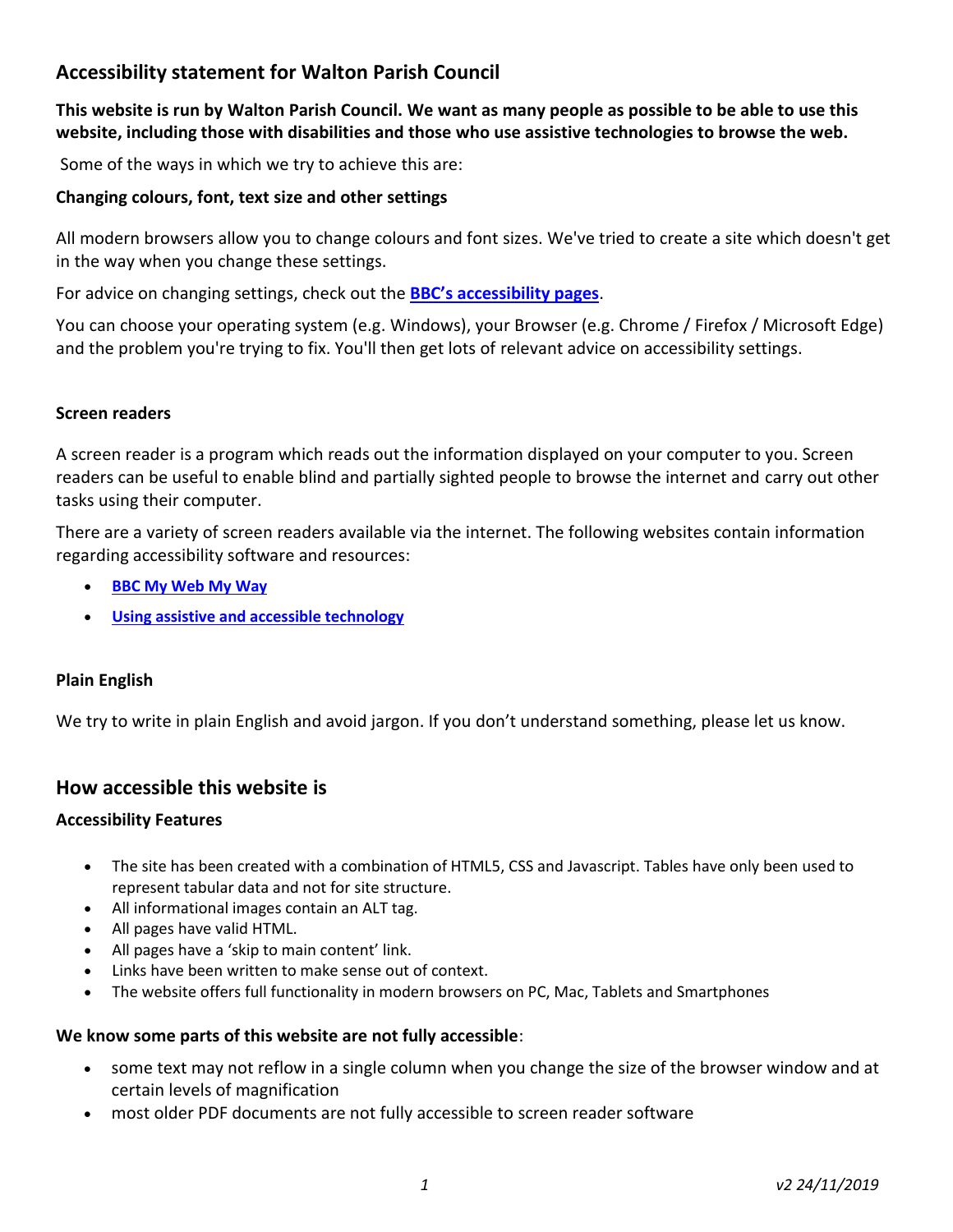# **Accessibility statement for Walton Parish Council**

# **What to do if you cannot access parts of this website**

If you need information on this website in a different format please contact the Parish clerk using the details below:

• email[: clerk@waltonparish.co.uk](mailto:clerk@waltonparish.co.uk)

We'll consider your request and reply within 14 days.

## **Reporting accessibility problems with this website**

We're always looking to improve the accessibility of this website. If you find any problems not listed on this page or think we're not meeting accessibility requirements, contact:

The Clerk, Walton Parish Council

Unit 2, The Old Brewery Craw Hall Brampton Cumbria CA8 1TR

## **Enforcement procedure**

The Equality and Human Rights Commission (EHRC) is responsible for enforcing the Public Sector Bodies (Websites and Mobile Applications) (No. 2) Accessibility Regulations 2018 (the 'accessibility regulations'). If you're not happy with how we respond to your complaint, [contact the Equality Advisory and Support Service](https://www.equalityadvisoryservice.com/)  [\(EASS\).](https://www.equalityadvisoryservice.com/)

## **Technical information about this website's accessibility**

Walton Parish Council is committed to making its website accessible, in accordance with the Public Sector Bodies (Websites and Mobile Applications) (No. 2) Accessibility Regulations 2018.

Accessibility of the website relies on the following technologies to work with the particular combination of web browser and any assistive technologies or plugins installed on your computer:

- HTML 5
- WAI-ARIA
- CSS
- JavaScript

This website is partially compliant with the [Web Content Accessibility Guidelines version 2.1](https://www.w3.org/TR/WCAG21/) AA standard, due to the non-compliances listed below.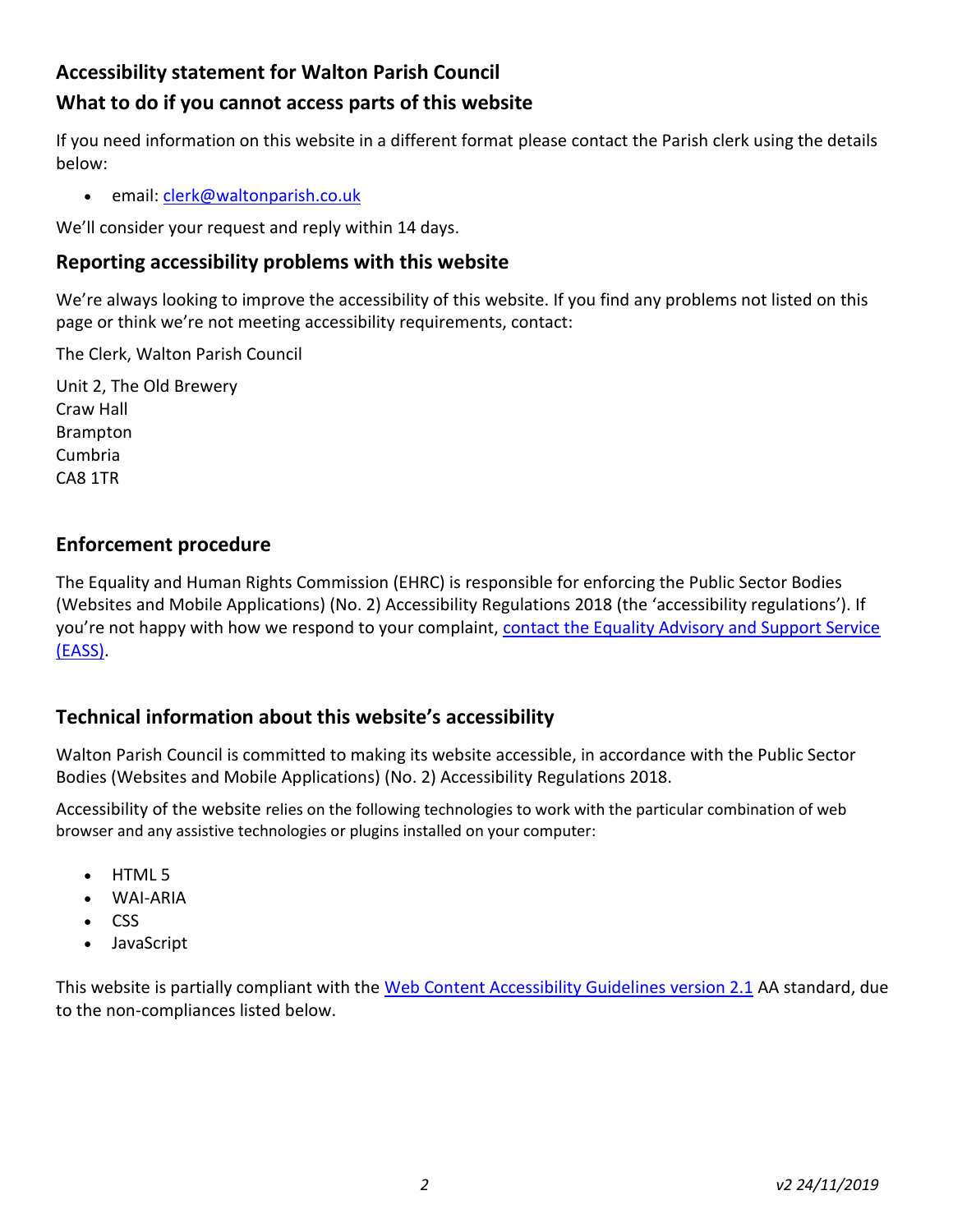# **Non accessible content**

The content listed below is non-accessible for the following reasons.

#### **Non compliance with the accessibility regulations**

- Not all our PDFs and Word documents meet accessibility standards .
	- o 1.1.1 [Non-text Content](https://www.w3.org/TR/WCAG21/#non-text-content)
	- o 2.4.5 [Multiple Ways](https://www.w3.org/TR/WCAG21/#multiple-ways)
	- o 1.3.2 [Meaningful Sequence](https://www.w3.org/TR/WCAG21/#meaningful-sequence)
	- o 1.4.5 [Images of Text](https://www.w3.org/TR/WCAG21/#images-of-text)
- Some content, where data is presented in table form. cannot be presented without loss of information when magnified to the maximum browser level
	- o [1.4.10 -](https://www.w3.org/TR/WCAG21/#reflow) Reflow

Improvements will be made if and when resources allow.

## **Disproportionate burden**

Walton Parish Council is a small body with limited resources. Web pages will meet accessibility standards. However, most content is in the form of pdf files and documents in Word or Excel format. Creating some documents, especially those containing photocopied material from external sources or tabulated data such as accounts, to meet accessibility standards may represent a disproportionate burden.

# **Content that's not within the scope of the accessibility regulations**

### **PDFs and other documents**

Many of our older PDFs and Word documents do not meet accessibility standards - for example, they may not be structured so they're accessible to a screen reader. [4.1.2 \(name, role value\).](https://www.w3.org/TR/WCAG21/#name-role-value)

The accessibility regulations [do not require us to fix PDFs or other documents published before 23 September](http://www.legislation.gov.uk/uksi/2018/952/regulation/4/made)  [2018](http://www.legislation.gov.uk/uksi/2018/952/regulation/4/made) if they're not essential to providing our services. For example, we do not plan to fix agendas and related papers, minutes, financial documents, newsletters.

If you wish to obtain one of these files from our archive as a more accessible pdf file or Word document, please contact [clerk@waltonparish.co.uk](mailto:clerk@waltonparish.co.uk) with your particular request and contact details.

Any new PDFs or Word documents we create for the website will meet accessibility standards.